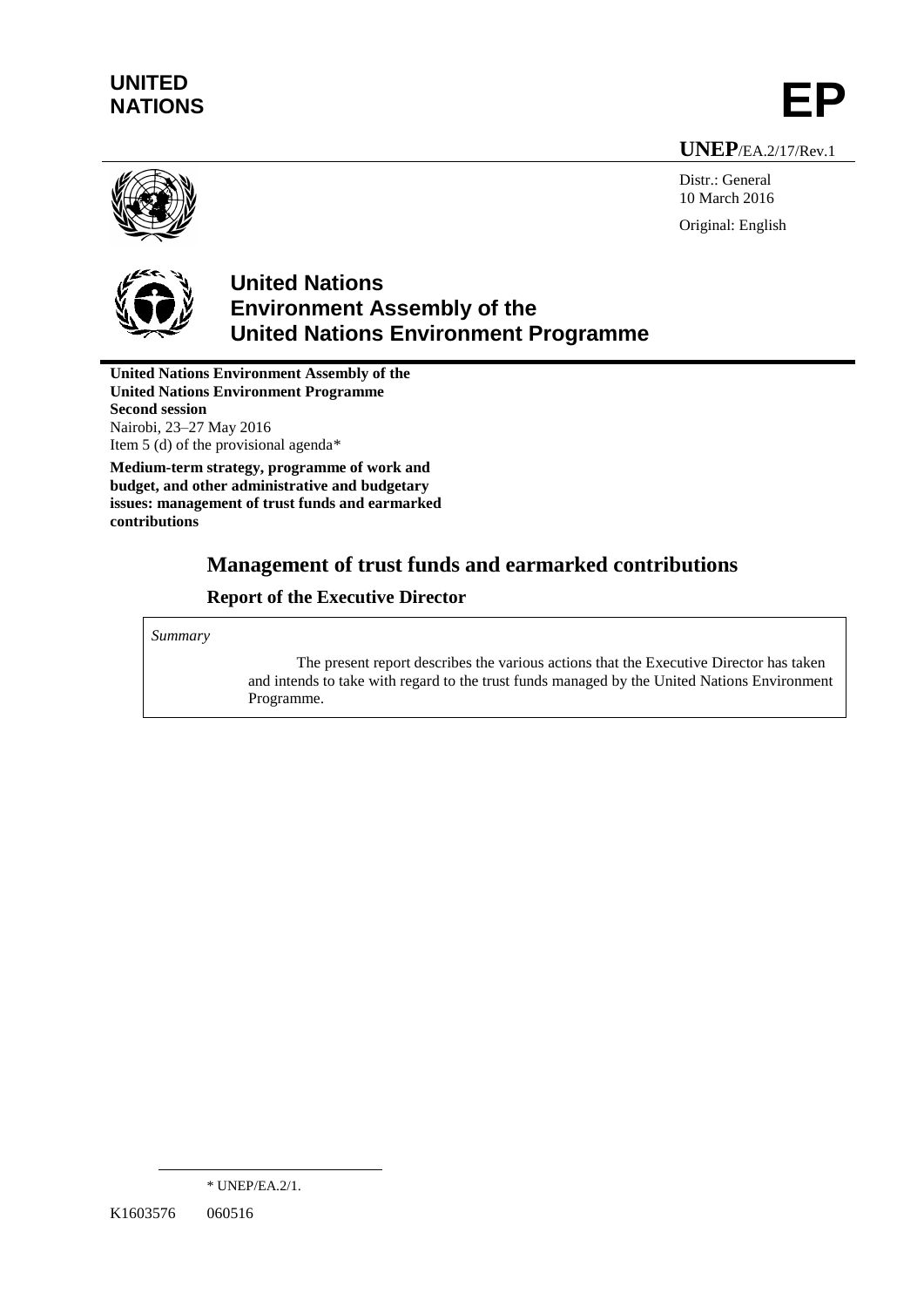1. The United Nations system has two types of trust funds, namely, technical cooperation trust funds and general trust funds. Technical cooperation trust funds are those that provide economic and social development assistance to developing countries. In the United Nations Environment Programme (UNEP), this category includes the trust funds on personnel, which finance the employment of Junior Professional Officers and Senior Programme Officers. The general trust funds support activities other than those of an exclusively technical cooperation nature.

2. The establishment and management of trust funds are governed by the United Nations Financial Regulations, the United Nations Staff Regulations and Rules and other policies and procedures put in place by the Secretary-General.

3. The present section describes the various actions that the Executive Director has taken and intends to take with regard to the trust funds managed by the United Nations Environment Programme

## **I. Trust Funds in support of the programme of work of the United Nations Environment Programme**

4. The Executive Director wishes to extend the following trust funds, upon receiving requests to do so from the relevant Governments or contracting parties:

#### **A. General trust funds**

(a) AML – General Trust Fund for the African Ministerial Conference on the Environment, which is extended up to and including 31 December 2019;

(b) CLL – Trust Fund to Support the Activities of the Climate Technology Centre and Network, which was established in 2013 with an expiry date of 31 December 2019;

(c) CWL – General Trust Fund for the African Ministers' Council on Water, which is extended up to and including 31 December 2019;

(d) MCL – General Trust Fund in Support of Activities on Mercury and its Compounds, which is extended up to and including 31 December 2019;

(e) SLP – Trust Fund to Support the Activities of the Climate and Clean Air Coalition to Reduce Short Lived Climate Pollutants, which is extended up to and including 16 February 2022;

(f) SML – General Trust Fund for the Strategic Approach to International Chemicals Management Quick Start Programme, which is extended up to and including 31 December 2019;

(g) WPL – General Trust Fund to Provide Support to the Global Environment Monitoring System/Water Programme Office and to Promote its Activities, which is extended up to and including 31 December 2019.

#### **B. Technical cooperation trust funds**

(a) AFB – Technical Cooperation Trust Fund for UNEP Activities as Multilateral Implementing Entity of the Adaptation Fund Board, which is extended up to and including 31 December 2019;

(b) BPL – Technical Cooperation Trust Fund for the Implementation of the Agreement with Belgium (financed by the Government of Belgium), which is extended up to and including 31 December 2019;

(c) CFL – Technical Cooperation Trust Fund for the Implementation of the Framework Agreement on Strategic Cooperation between the Ministry of Environmental Protection of China and the United Nations Environment Programme, which is extended up to and including 31 December 2019;

(d) CIL – Technical Cooperation Trust Fund to Support the Implementation of the Strategic Plan for Remediation Activities Following the Toxic Waste Incident in Abidjan, Côte d'Ivoire, which is extended up to and including 31 December 2019;

IAL – Technical Cooperation Trust Fund for the Ireland Aid Multilateral Environment Fund for Africa (financed by the Government of Ireland), which is extended up to and including 31 December 2019;

(f) IEL – Technical Cooperation Trust Fund for Priority Projects to Improve the Environment in the Democratic People's Republic of Korea (financed by the Republic of Korea), which is extended up to and including 31 December 2019;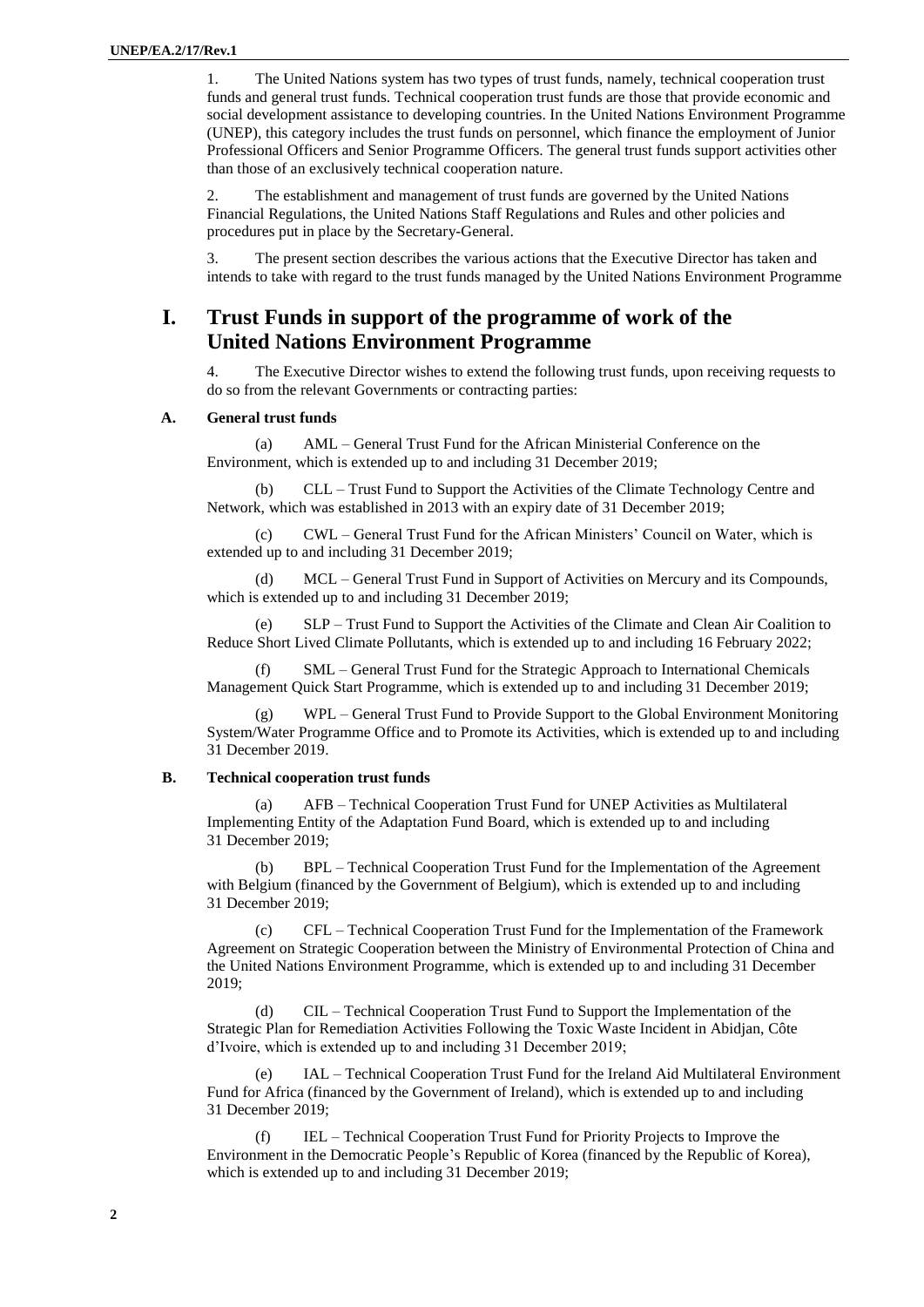(g) IPL – Technical Cooperation Trust Fund to Assist the Implementation of the Montreal Protocol on Substances that Deplete the Ozone Layer in Developing Countries (financed by the Government of Sweden), which is extended up to and including 31 December 2019;

(h) MDL – Technical Cooperation Trust Fund for UNEP Implementation of the Millennium Development Goals Achievement Fund, which is extended up to and including 31 December 2019;

REL – Technical Cooperation Trust Fund for the Promotion of Renewable Energy in the Mediterranean Region (financed by the Government of Italy), which is extended up to and including 31 December 2019;

(j) SEL – Technical Cooperation Trust Fund for the Implementation of the Agreement with Sweden, which is extended up to and including 31 December 2019;

(k) SFL – Technical Cooperation Trust Fund for the Implementation of the Framework Agreement between Spain and UNEP, which is extended up to and including 31 December 2019;

(l) VML – Technical Cooperation Trust Fund to Assist Developing Countries to Take Action for the Protection of the Ozone Layer Under the Vienna Convention and Montreal Protocol (financed by the Government of Finland), which is extended up to and including 31 December 2019.

5. The Executive Director wishes to close the following trust funds, subject to completion of their activities and clearance of all financial implications and obligations:

#### **C. Technical cooperation trust funds**

(a) GNL – Technical Cooperation Trust Fund in Support of the Coordination Office of the Global Programme Action for the Protection of the Marine Environment from Land-based Activities (Financed by the Government of the Netherlands);

(b) TOL – Technical Cooperation Trust Fund for the Provision of Junior Professional Officers (financed by the International Organization of la Francophonie).

### **II. Trust funds in support of regional seas programmes, conventions, protocols and special funds**

6. The Executive Director has established the following trust funds since the first session of the United Nations Environment Assembly:

(a) BBL – Trust Fund for the Core Programme Budget for the Nagoya Protocol, which was established in 2014 with an expiry date of 31 December 2017;

(b) BXL – Special Voluntary Trust Fund for Additional Voluntary Contributions in Support of Approved Activities; which was established in 2014 with an expiry date of 31 December 2017.

7. The Executive Director wishes to extend the following trust funds, upon receiving requests to do so from the relevant Governments or contracting parties:

#### **General trust funds**

(a) AVL – General Trust Fund for Voluntary Contribution in respect of the Agreement on the Conservation of African-Eurasian Migratory Waterbirds, which is extended up to and including 31 December 2019;

(b) AWL – General Trust Fund for the African-Eurasian Waterbirds Agreement, which is extended up to and including 31 December 2019;

(c) BAL – General Trust Fund for the Conservation of Small Cetaceans of the Baltics, North East Atlantic, Irish and North Seas, which is extended up to and including 31 December 2019;

(d) BBL – Trust Fund for the Core Programme Budget for the Nagoya Protocol, which is extended up to and including 31 December 2019;

BCL – Trust Fund for the Basel Convention on the Control of Transboundary Movements of Hazardous Wastes and their Disposal, which is extended up to and including 31 December 2019;

(f) BDL – Trust Fund to Assist Developing Countries and Other Countries in Need of Technical Assistance in the Implementation of the Basel Convention on the Control of Transboundary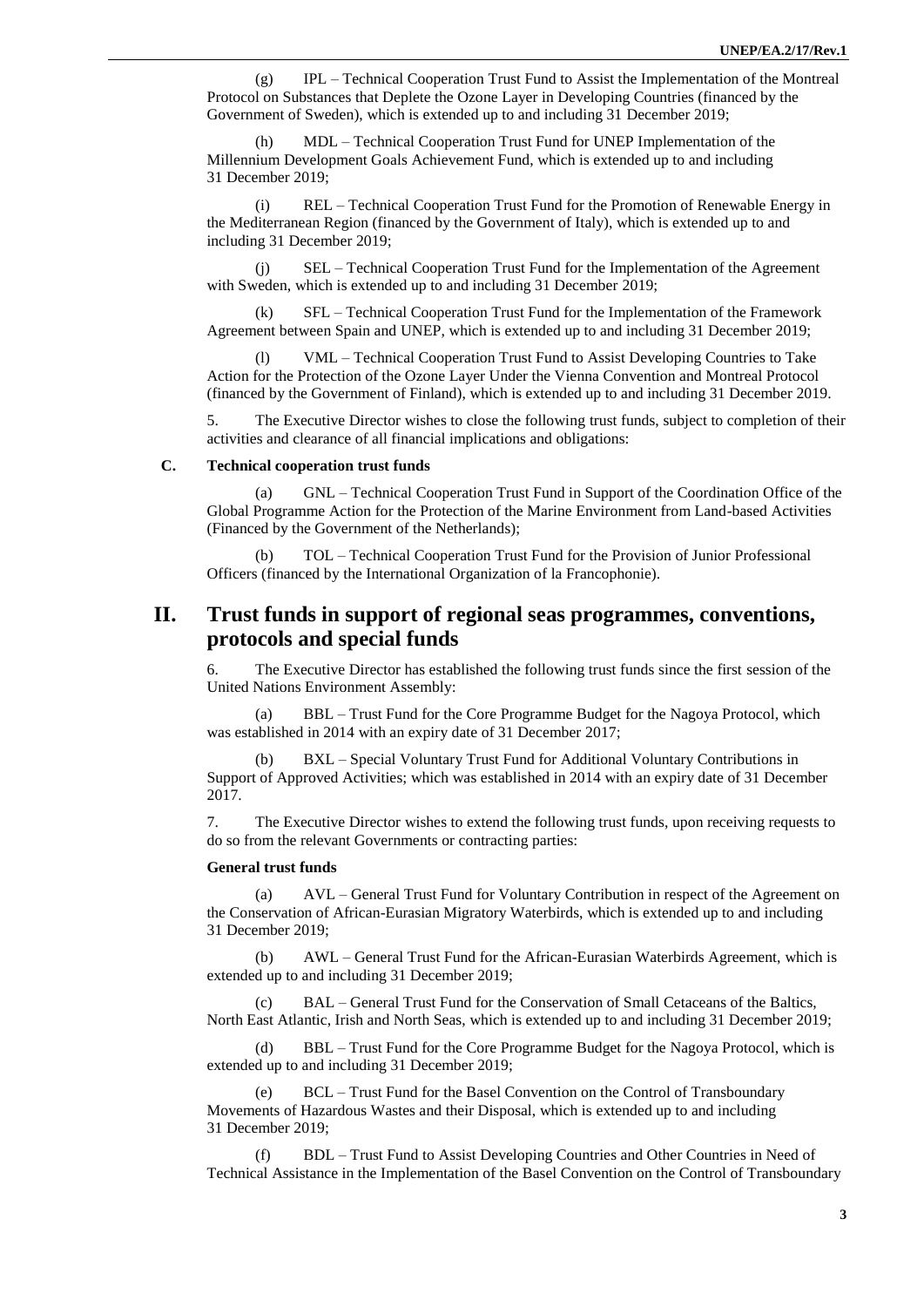Movements of Hazardous Wastes and their Disposal, which is extended up to and including 31 December 2019;

(g) BEL – General Trust Fund for Additional Voluntary Contributions in Support of Approved Activities under the Convention on Biological Diversity, which is extended up to and including 31 December 2019;

(h) BGL – General Trust Fund for the Core Programme Budget for the Biosafety Protocol, which is extended up to and including 31 December 2019;

BHL – Special Voluntary Trust Fund for Additional Voluntary Contributions in Support of Approved Activities of the Biosafety Protocol, which is extended up to and including 31 December 2019;

(j) BTL – General Trust Fund for the Conservation of the European Bats Agreement, which is extended up to and including 31 December 2019;

BXL – Special Voluntary Trust Fund for Additional Voluntary Contributions in Support of Approved Activities, which is extended up to and including 31 December 2019;

(l) BYL – General Trust Fund for the Convention on Biological Diversity, which is extended up to and including 31 December 2019;

(m) CAP – Trust Fund for the Core Budget of the Framework Convention on the Protection and Sustainable Development of the Carpathians and Related Protocols, which is extended up to and including 31 December 2019;

(n) CRL – Regional Trust Fund for the Implementation of the Action Plan for the Caribbean Environment Programme, which is extended up to and including 31 December 2019;

(o) CTL – Trust Fund for the Convention on International Trade in Endangered Species of Wild Fauna and Flora, which is extended up to and including 31 December 2019;

(p) EAL – Regional Seas Trust Fund for the Eastern African Region, which is extended up to and including 31 December 2019;

(q) ESL – Regional Seas Trust Fund for the Implementation of the Action Plan for the Protection and Development of the Marine Environment and Coastal Areas of the East Asian Seas, which is extended up to and including 31 December 2019;

(r) MEL – Trust Fund for the Protection of the Mediterranean Sea against Pollution, which is extended up to and including 31 December 2019:

(s) MPL – Trust Fund for the Montreal Protocol on Substances that Deplete the Ozone Layer, which is extended up to and including 31 December 2019;

(t) MSL – Trust Fund for the Convention on the Conservation of Migratory Species of Wild Animals, which is extended up to and including 31 December 2019;

(u) MVL – General Trust Fund for Voluntary Contributions in Support of the Convention on the Conservation of Migratory Species of Wild Animals, which is extended up to and including 31 December 2019;

(v) PNL – General Trust Fund for the Protection, Management and Development of the Coastal and Marine Environment and the Resources of the Northwest Pacific Region, which is extended up to and including 31 December 2019;

(w) ROL – General Trust Fund for the Operational Budget of the Rotterdam Convention on the Prior Informed Consent Procedure for Certain Hazardous Chemicals and Pesticides in International Trade, which is extended up to and including 31 December 2019;

(x) RVL – Special Trust Fund for the Rotterdam Convention on the Prior Informed Consent Procedure for Certain Hazardous Chemicals and Pesticides in International Trade, which is extended up to and including 31 December 2019;

SOL – General Trust Fund for Financing Activities on Research and Systematic Observation for the Vienna Convention, which is extended up to and including 31 December 2019;

SMU – Trust Fund to Support the Activities of the Secretariat of the Memorandum of Understanding on the Conservation of Migratory Sharks, which is extended up to and including 31 December 2019;